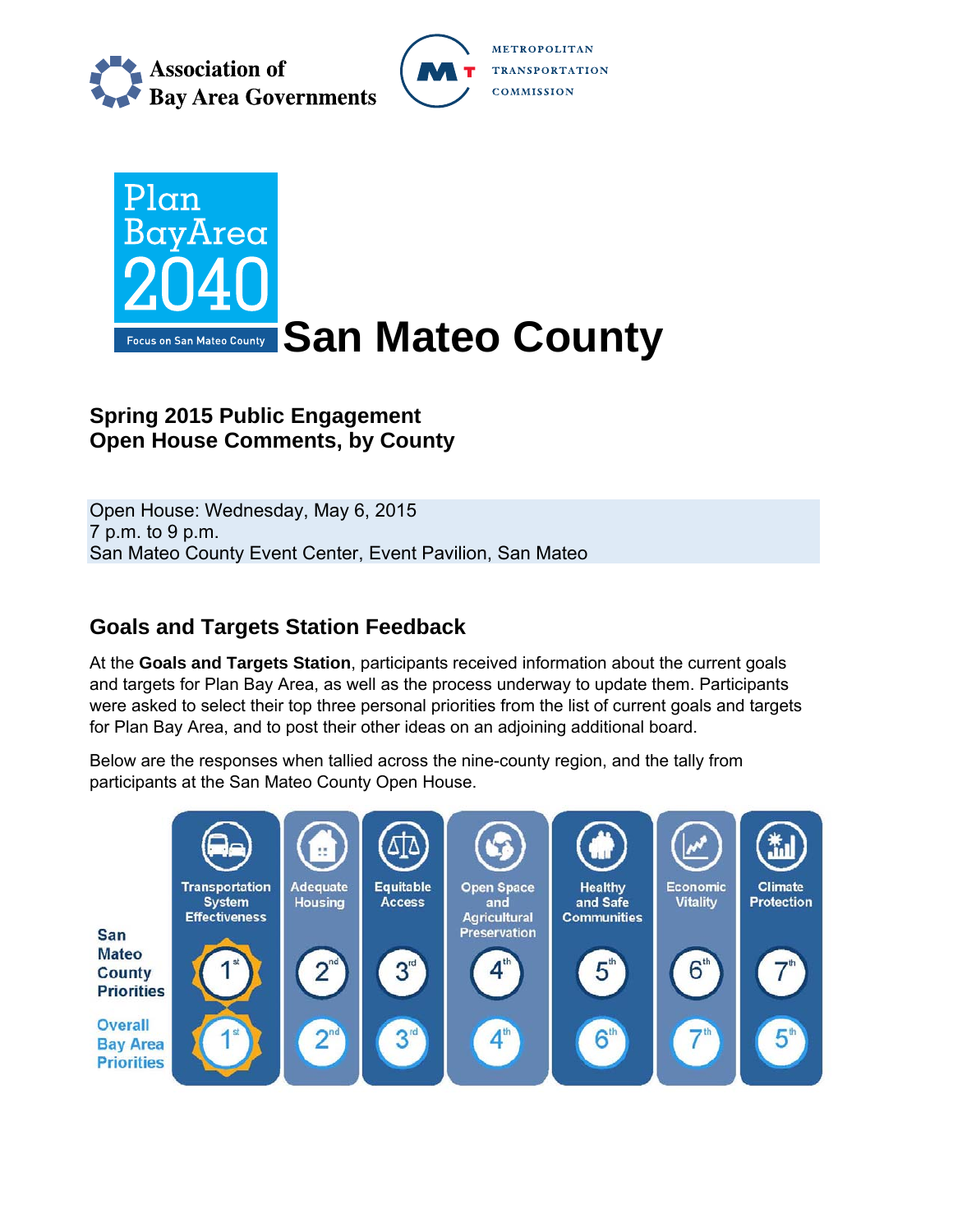#### Question**: Is anything missing from these goals?** *Below are responses from the San Mateo County Open House.*

There are too many agencies (transportation) competing with each other.

Good jobs that Bay Area standard wages and benefits

Affordable public transit – \$8 roundtrip into SF is too expensive

Need to address water needs for the growing population and economy

Job creation. Living wage. Youth development.

How to incentivize more use of recycled water?

How many families should occupy one house? How many cars per house?

Where are we going to get the water for this housing?

Communicate with neighborhoods when projects will impact them.

Keep the culture of current communities the same in the midst of economic development.

Boost trips without car to 20% with specific goals for each mode.

Preservation of neighborhood culture and methods to combat residential segregation

How tech companies and other companies creating increases in housing and transportation need to be more a part of solution

More alternative transportation options

Slower population expansion

Development of a mandate that all new construction be 50% off grid renewable energy users: solar, wind

To create a continuous non-weather source of potable water: desalinization and/or sewer treatment to a level of complete reuse for non-irrigation purposes.

Less bus and train – more car friendly

Good jobs – area standard wages. Good jobs with benefits (a second person agree with this).

What about water resource? Where are we going to get enough H20 for all these people and businesses?

Parking: There has to be a way to reduce or eliminate "free" parking. Look at TransLink in British Columbia, Canada.

Economic vitality should include quality of job growth. Targets: count jobs created by capital and operation \$; type of jobs; wage range benefits.

Each city is development large projects and the cumulative impacts are not being analyzed on a regional level.

Solidify transportation agencies into 1 or 2; too many now.

Start planning businesses development (e.g., Facebook cannot move to Menlo Park without first planning for housing and transportation, etc.)

Economic growth requires a more sophisticated approach than 2% growth. The quality of the jobs, how the growth reduces economic disparities (that are huge in San Mateo County). The ability of workers to continually rise up the economic ladder and jobs that increase economic vitality.

We need a plan that addresses multiple issues: affordable housing, affordable transit, investment without displacement, economic opportunity, community power, good jobs with benefits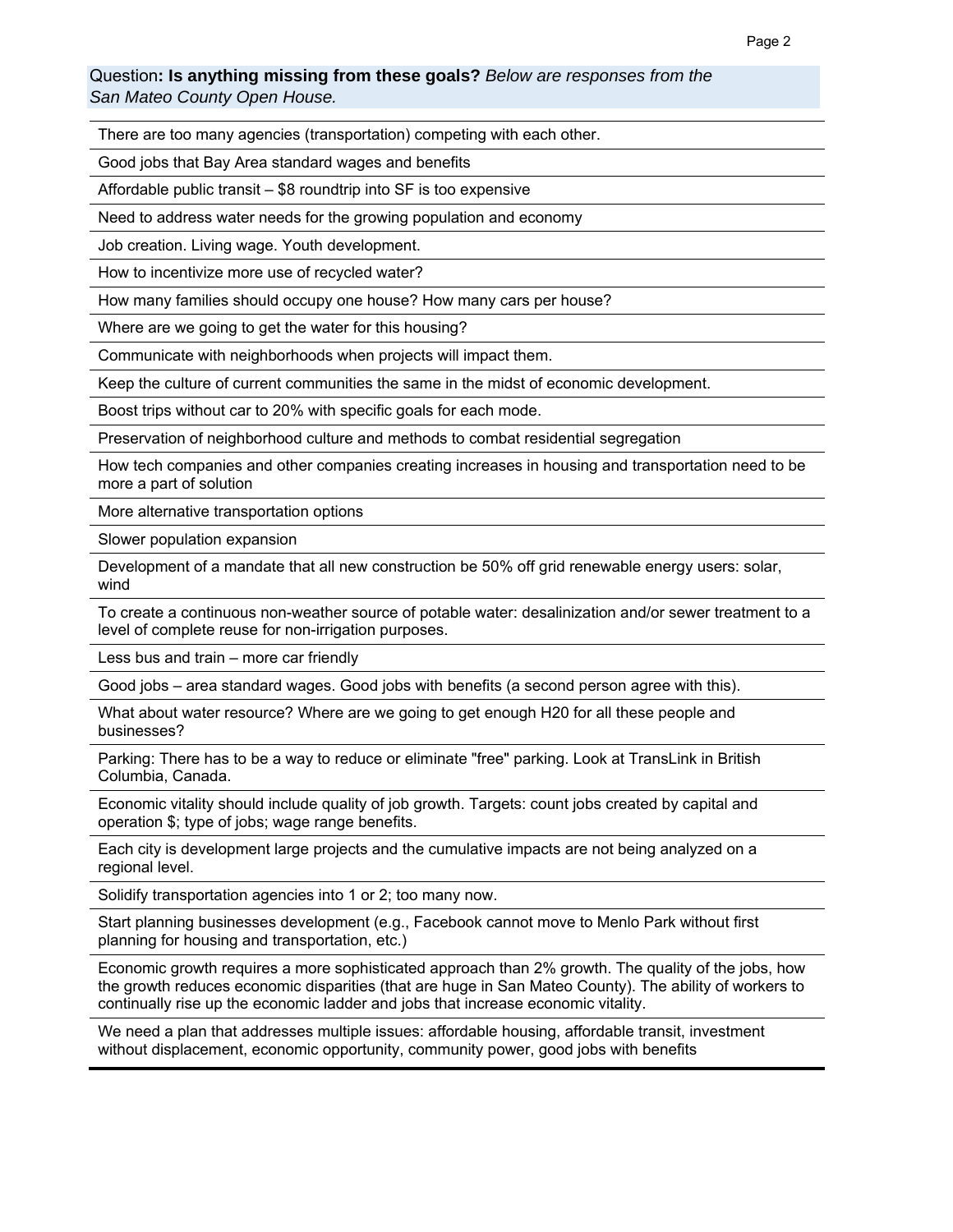### Question**: What are the biggest challenges facing your community? The Bay Area?**

*Below are responses from the San Mateo County Open House.* 

Underfunded schools due to Prop. 13

Start planning or even requiring building upwards, vertically rather than keep expanding horizontally and occupying more land and displacing nature further. This is a more viable way economically, logistically, environmentally and better and easier to transport people.

Need second funding source for affordable housing

How can Bay Area facilitate more little home development?

Affordable housing within areas of economic development/locations of jobs (not in periphery of city)

Businesses near residential areas pay for employees parking; not allow for workers to park in residential area (a second person agreed with this).

Income inequality – not being able to live where you work. Inefficient transportation.

Providing adequate affordable housing

Affordable housing at all economic levels

Infrastructure expansion that meets and mitigates high density infill development. This includes Caltrans issues.

The SamTrans buses are too big and noisy on residential streets. Need smaller buses; the buses are empty.

1. Traffic congestion on 101 backs up traffic on local streets and creates spillover to local streets.

- 2. There is no funding for traffic calming from Caltrans on these impacts for local streets.
- 3. Traffic is in gridlock on 92 from Ralston to Delaware it spills over to the exits and local streets.
- 4. There is no funding for traffic calming funds to address cut-through traffic from 92.

Receiving a wage to succeed in San Mateo

More creative solutions for affordable housing is needed

Need more bicycle infrastructure to get out of cars

Access to quality jobs with benefits and career pathways

Lack of housing near train station (Redwood City)

Rent increases going sky high; not enough low-moderate income housing

Too many poverty wage jobs – they are proliferating. Lack of access to skill-based workforce training that is tied to economic development and growth employment sectors

New development needs to be built to net zero for sustainability

Health, housing, workforce are inextricably linked. We should never silo these issues or think we can improve one without the others.

Affordable and safe housing.

Transportation access and costs. Better commute through Bay Area.

Living wages.

EVs are great for the environment but congest traffic (SOVs)

As an individual who does not qualify as low-income, I am wondering if we can leverage the success of tech firms to benefit the rest of the region.

Also, some tech firms have drive-away tenants that serve the community (i.e., restaurants, book stores). Wondering if there's a way to minimize these.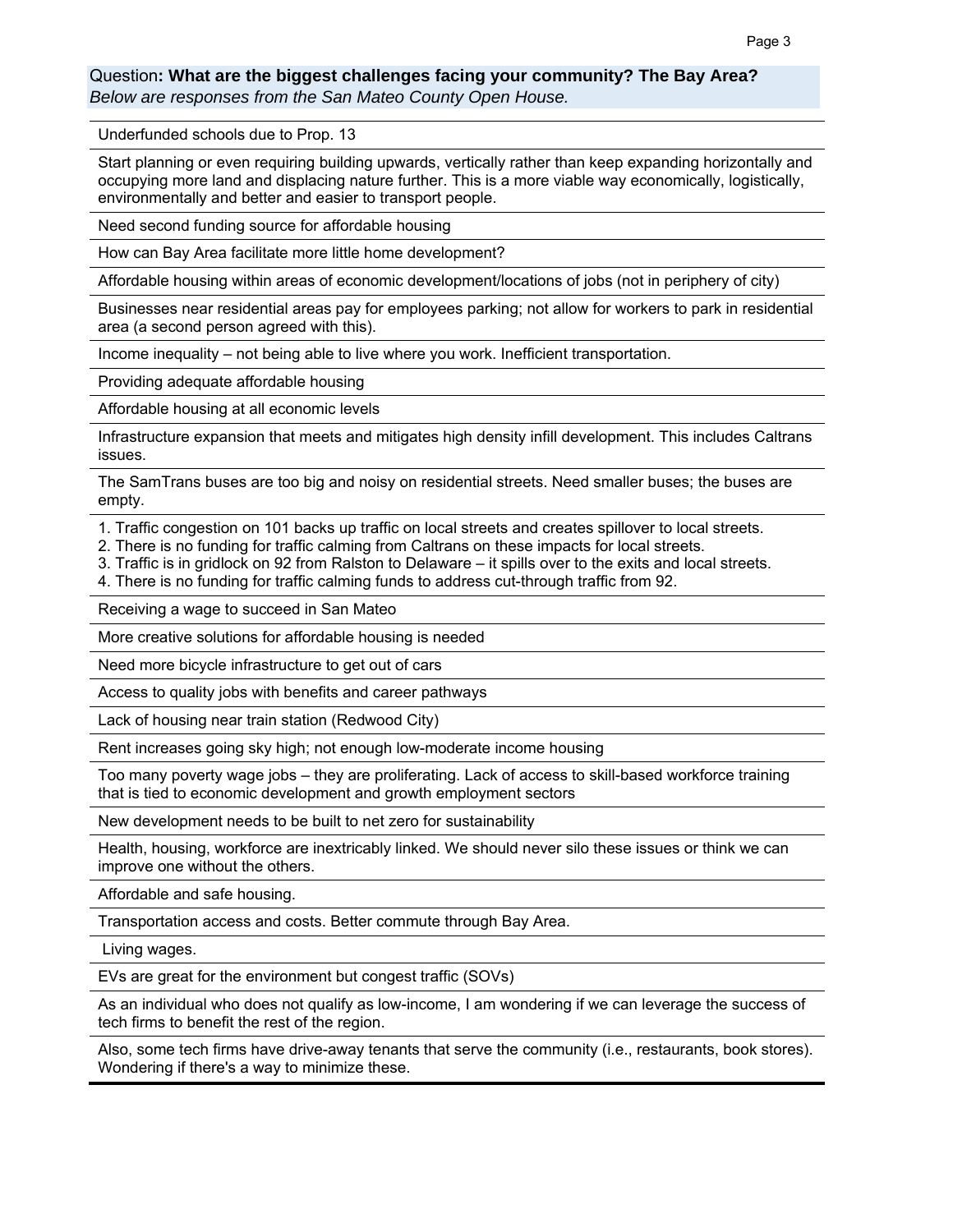### Question**: What are your ideas for solving these challenges?** *Below are responses from the San Mateo County Open House.*

Incentive for living closer to work place (i.e., a way to ↓ amount of Silicon Valley workers living in SF). This will ↓ housing and keep communities intact and reduce VMT.

The Plan should continue to focus on city-centered growth. Preserve our open space!

Need to speed up electrification of Caltrain and add more rail cars. (One other person said ditto to this comment.)

We need a regional government that has authority to make land use decisions.

Less high density housing. Build on open space.

Complete streets. Place matters. Actual affordable housing development. Facebook paying to make sure residents are not driven out of East Palo Alto.

Better integration of workforce and economic development with a goal of lifting workers off the bottom rungs and creating a skilled workforce pipeline to meet business needs. Raise minimum wages everywhere!

PBA should include a performance target that counts the jobs created by capital and operation funds.

Pay area standard wages and benefits.

Reduce the number of transportation agencies.

Make Clipper card easier to use. Have you read the FAQ?

Rent stabilization. Inclusionary housing.

The private sector needs to be a real partner for addressing affordable housing needs.

EV congestion – eliminate EV's from trip caps. Doesn't help congestion, but does help air quality.

Greater collaboration between the county and local government, school districts, business community and non profits.

Promote more local agriculture through off stream storage development of water resources.

The state must implement affordable housing policies to ensure funding sources for this need.

Need Dumbarton rail from East Bay to Peninsula to reduce vehicular use.

Consider commercial linkage ties for affordable housing.

Climate protection should provide the framework for making decisions in all other sectors.

### **Transportation Station Feedback**

How should we support the mobility needs of Bay Area residents now and over the next quartercentury? The Transportation Station included displays about currently planned local and regional transportation projects (highways, public transit, bicycle/pedestrian, local road improvements, etc.). On an accompanying board, participants were asked to post ideas for new projects, then to share their biggest transportation challenges and offer solutions for improving their trips.

Question**: What projects are missing? What would make it easier for you to get where you need to go?** *Below are responses from the San Mateo County Open House.*

BART looping the Bay

Increase transit affordability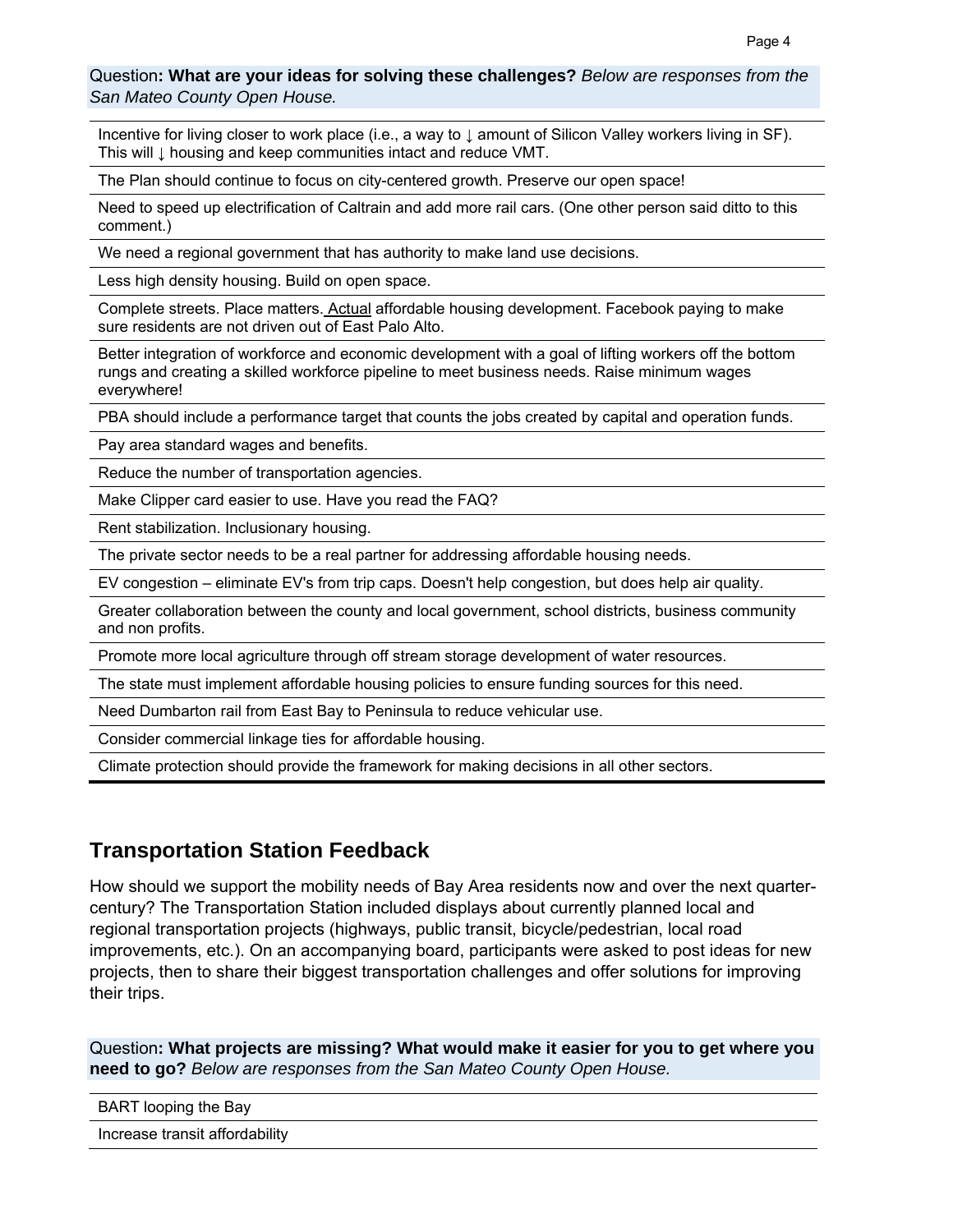Increase ease of use for public transportation

Caltrain and BART expansion.

Public info campaign teaching people how to properly get on/off trains.

We need more feeder buses to and from the train and El Camino Real – to service homeowners, employees and school children in each community, San Jose to San Francisco.

BART/Caltrain/VTA expansion so that all counties are connected to a train system (Ex: Alameda County to Santa Clara County).

Transit Frequency

Transit Affordability

Transit: make it easier to use

101 South entrance at Peninsula Avenue in San Mateo

Local hop on and off jitneys/shuttle

23 projects for roads and highways, but only 13 for alternative modes of transportation.

Diamond lanes stop at Redwood City. Lanes were to expand to Daly City. Why has it not been extended?

BART should circle southern Bay Area – connecting to San Jose on both sides. Caltrain would still stay busy given the economic boom of the region.

Protected bike trails and bike boulevards

More sidewalks and street trees

More transit shelters

More street trees and pedestrian amenities

Fix 101 Peninsula Avenue exit in San Mateo

Transit to open space and parks

Improve the 101-92 Interchange

Run Caltrain more frequently and later in evening

Extend BART down Peninsula

More direct point-to-point public transport

More bike racks

Dumbarton rail – Need East/West connectivity

Less housing, less people, fewer streets, less traffic, saves water, saves mental health, jobs closer to home

Smoother links and fare payment between different transit agencies

Why aren't there more modes of travel going east-west from Hayward to Foster City? Bike? Rail? Ferry? HOV Lane?

Need one pass for multiple modes of public transportation (not Clipper). Easy to use.

Infrastructure expansion is not in sync with high density housing development. Cities should be required to mitigate all impacts to a level of C or better.

Need money for Dumbarton Rail – don't keep diverting money from it.

I understand the impractical aspects of a street car system, but using Europe as a model would allow the connection of the Peninsula cities and allow for easy ingress and egress along El Camino.

Free youth bus pass.

Need more money for bicycle infrastructure and implementation.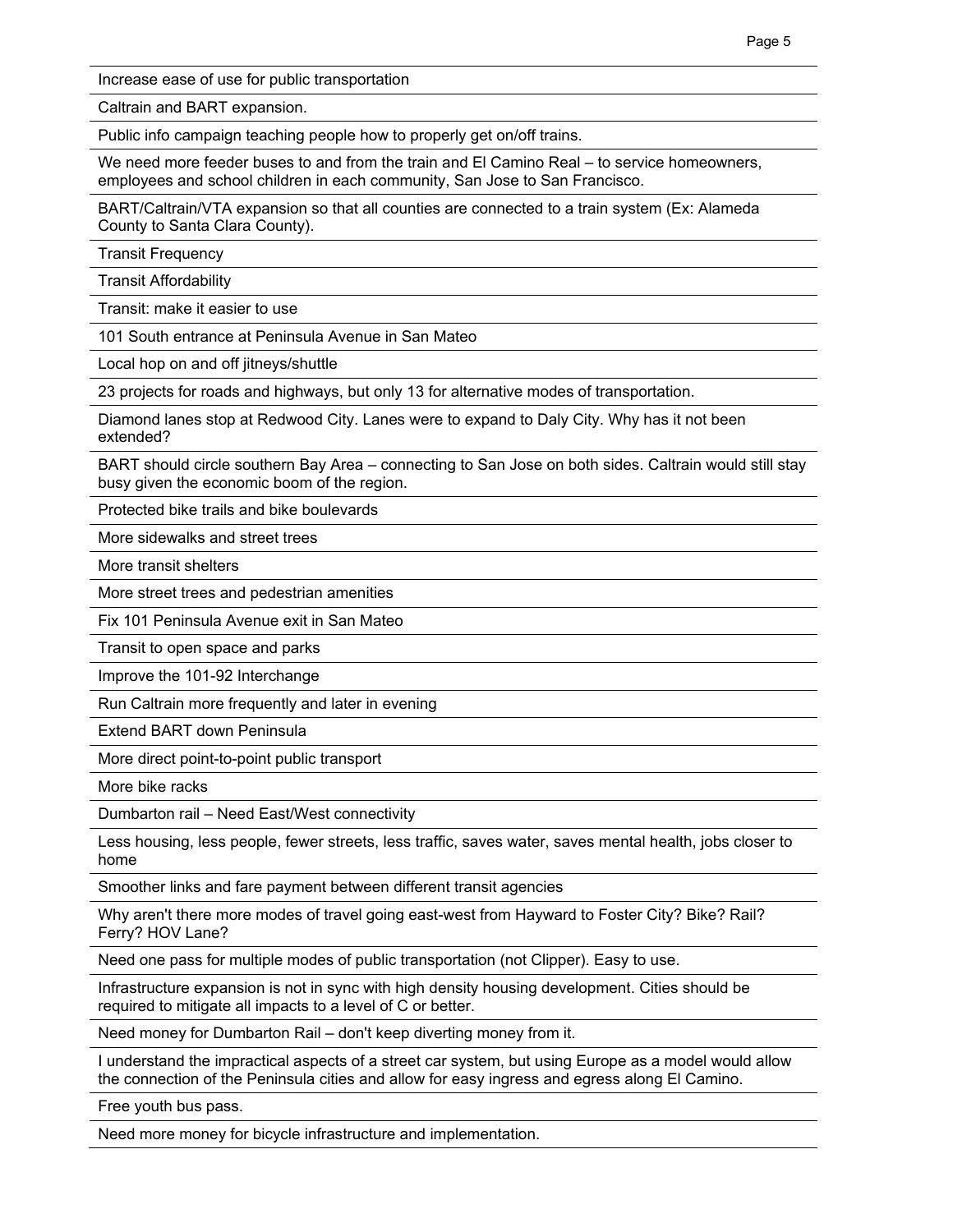Better access to 101 southbound from Peninsula Avenue makes it safer and less pollution for north central neighborhood.

Lack of east-west public transport. For those working evening and night shifts, it's hard to take public transportation (reliable)

El Camino Real road diet - Burlingame

Complete Streets – Driver for local economic development. ↑ in safety for all modes. ↓ congestion.

Street cars

More trains for Caltrain

More \$ for bicycle improvements – make it easier for people to choose this mode

Pedestrian improvements to encourage more to walk

Dumbarton rail

Dumbarton rail is missing

### Question**: What are the biggest transportation challenges in your town? In the Bay Area? What would make it better?** *Below are responses from the San Mateo County Open House.*

Near impossible to get to most of SF or North Bay by public transport.

Make sure Caltrain extension in SF gets done

Easier access to public transportation

Bicycle infrastructure to encourage and support large number of daily bicycle users

Electrify Caltrain

SamTrans does not have to be as unpleasant as it is

Provide more incentives for carpooling/vanpool between East Bay and Peninsula. Few people were interested.

Fragmented transit agencies; need one Clipper card for all transit operations around the Bay.

Bike safety everywhere

More public transit options between Hayward/East Bay and San Mateo/Peninsula. Expand BART/Caltrain, more buses, etc.

Bicycle and pedestrian infrastructure is not continuous

Smaller buses, more frequent, more local, where you can walk, jump on, jump off, walk, connect, jump on another bus to finish.

Traffic on El Camino

Better signaling throughout town

Better direct access to 101 freeway southbound from Peninsula Avenue

Highway 92 when an accident occurs eastbound will cause city streets to be so congested it can take 30 minutes to do a route that normally takes 5-7 on surface streets

Shrinking Delaware at 16th Avenue to one lane from two lanes

Better coordination between public transit systems so that transfers are easier

Put jobs AND housing near transit

Consolidate transportation authorities and systems. We don't need a BART and a train and trolleys. We only need one Metro system (efficient!) around the whole Bay Area and an efficient bus system.

And many more bike lanes!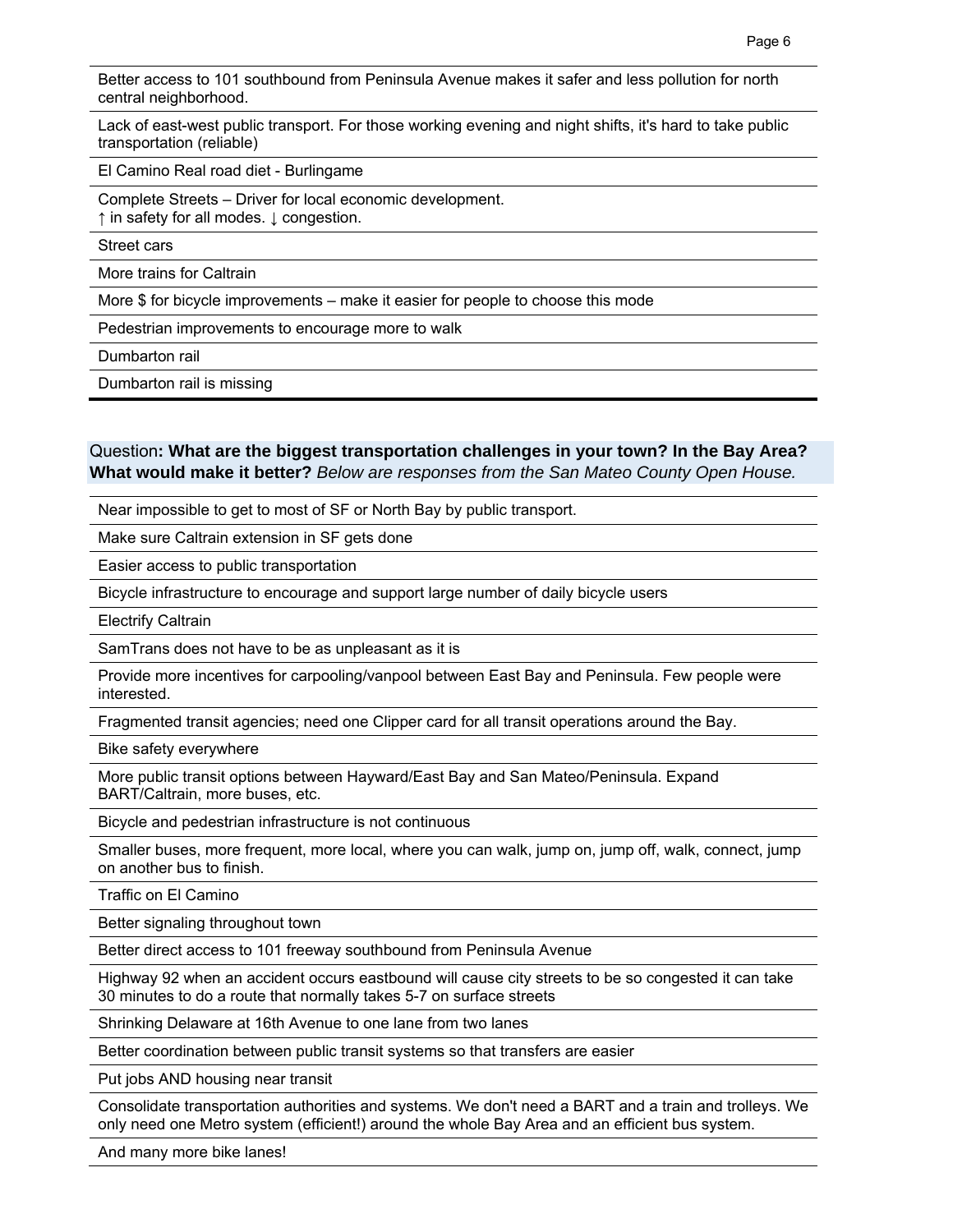Biggest Challenges: Very rapid development without appropriate investment/funding of transportation.

SamTrans commuters on 101 at Third Ave. use residential streets for commuter parking in San Mateo

Scarcity of reliable public transportation in San Mateo

Need more money devoted to bicycle infrastructure

Transit unification system – public transportation systems need to "talk" to each other and connect to each other

Need to create more jobs in San Mateo County for residents of San Mateo County

High speed rail; investment in transit

How to redevelop old industrial areas into redevelopment

Investment funds to develop real transportation improvements, not just "more buses"

On the board as not mappable Caltrain grade separation. No one can afford\* it, but it needs to be done. \*Cap and trade?

Biggest Challenge in Pacifica: SR 1 Fassler to Westport widening. Poor design. No flexibility from Caltrans.

Coordinated and high quality customer service on bus system

Need smaller SamTrans buses on local streets – large buses are empty and too noisy

## **Looking Ahead Station Feedback**

To plan for how best to invest in transportation and housing in the future, local agencies, regional agencies, private businesses and community organizations need information on what to expect: Who will live in the Bay area and where? Where will they work? What kinds of jobs and incomes will be available?

At the Looking Ahead Station, participants received information on how ABAG develops population and economy forecasts, as well as how past projections compared to actual numbers. Participants were asked to share their feedback on two key questions:

Question**: What possibilities most excite you (about the future of your community)?**  *Below are responses from the San Mateo County Open House.*

Affordable housing actually means affordable!

ABAG projections of growth for communities being greater than employment – what happens if the cities build for employees that do not have jobs when a recession, or more employment decreases occur?

Downtown area plans like South San Francisco that encourage area standard wages for developments

More awesome new neighborhoods like Bay Meadows

Better quality bus service and BRT

More family friendly, safe pedestrian, walkable bicycle access

Improving bicycle infrastructure. Healthy lifestyles.

More bikeshare all over.

High speed rail (go big) or Caltrain electrification (go smaller).

Extend BART more into San Mateo County.

Regional planning.

Greater county collaboration with our cities, school districts and neighborhoods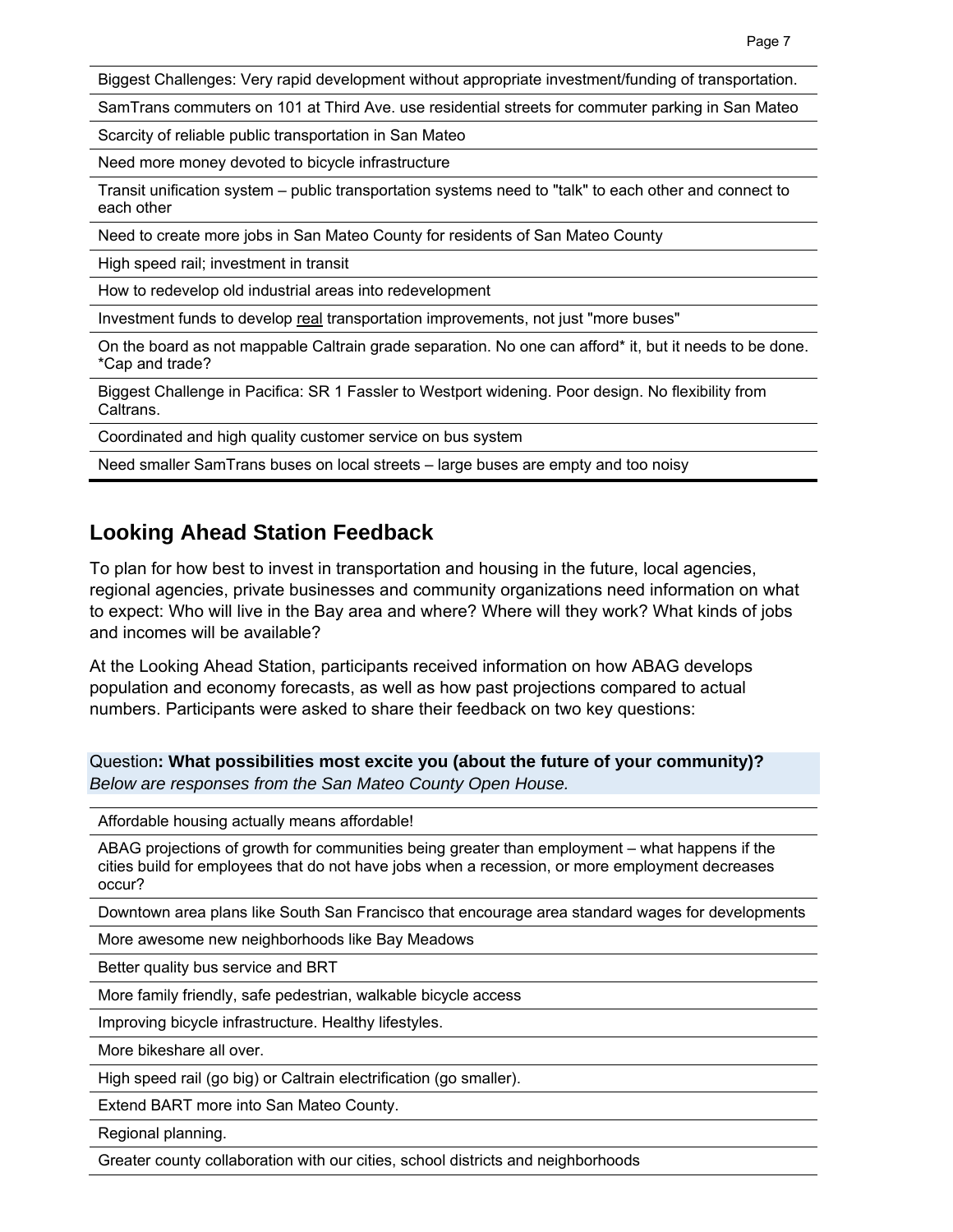The driverless car (or bus)

Need more tiny house development

A robust transit system so I never have to drive again

Raising a living wage and raising the minimum wage

MTC should provide incentives to municipalities that are working on increasing economic prosperity (middle-wage jobs, living wages, minimum wages).

More attention to water and groundwater resources and recycled water opportunities.

Being able to take transit anywhere

What if Grand Boulevard had no cars? Just bikes, buses and pedestrians.

Cleaner air than when I was a kid in the 70s.

High speed rail

Bicycle access – update the region's vision and bar for bicycle friendliness

Lack of water. Lack of housing. Lack of transportation options.

### Question**: What concerns you about the future of your community?** *Below are responses from the San Mateo County Open House.*

I will like to see more people working where they live as well as politicians working on the cities they govern, or try to

Extend BART or extend Caltrain into the hub where all the buses are; better unify and integrate the schedules

Need better bicycle infrastructure to get out of cars

The lack of infrastructure expansion to meet infill development (City of San Mateo).

2. Too many cars – not enough high quality transit options.

Need better and safer bike lanes.

I'm not too excited about overpopulation – loss of green space

PDA housing is not affordable

Two-tier government services

My son can't afford a house in San Mateo

Need inclusive development with affordable housing near transit. Protect against displacement of current residents due to rising land values and skyrocketing rents.

Lack a clear plan to move working families out of poverty

PDAs are displacing residents and new jobs are low-wage, which make it unlikely that current residents will stay.

Population density. Inefficient transportation. Insufficient housing. Big employers (Facebook, Google, etc.) moving in without proper planning for thousands of workers.

**Water** 

State law and ABAG housing allocation coordination

Long, long commute times

Equitable job opportunities

San Mateo downtown is filthy. There are often piles of garbage and people sleeping as we would like to walk for coffee on Sunday. We go elsewhere.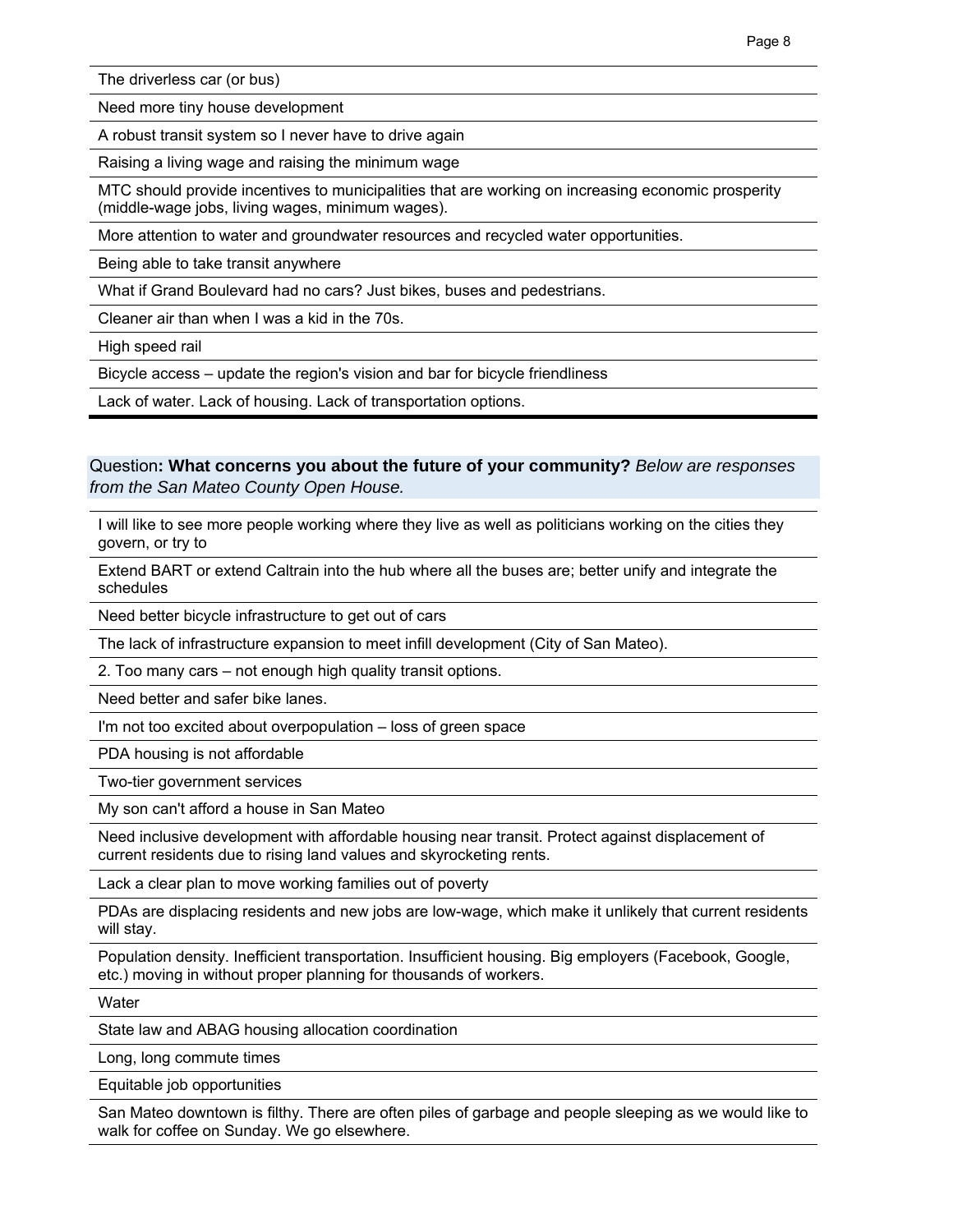Driverless cards will add massively to traffic congestion. They should not be permitted until driverless buses are all over the place.

1. Can't afford to rent an apartment, let alone buy.

Downtown parking a challenge

When big companies like Facebook come in, it displaces the local communities. Are there any discussions about housing, transportation plans associated with new business coming in?

Water

Single family homes with multiple families. Too many cars per family. Noise. Traffic.

Affordable housing in economic centers. Reduces need for last mile transportation options.

Not concern for welfare of activities for the people that live in San Mateo, only small amount

Lack of housing affordability

Income inequality

Very little discussion about use of our natural resources. We make all these plans but where will we get enough water, for instance.

Traffic (I had to use WAZE tonight on Glendora!)

Minimum wage is not living wage

The poor incorporation of transit-oriented development around long-standing neighborhoods.

No housing

Not enough new homes being built. Craze competitive and expensive housing market.

3. Need safe bikeways and encouragement.

Quality of life; unchecked development; unrealistic transportation planning/funding

Way too much housing, not enough roads.

Affordable housing

Low-income and middle-class residents being driven out of the Bay Area, yet still have to commute 2-3 hours one way to work in the Bay Area.

Jobs with wages in which you can afford to live in San Mateo County that gives you and your family benefits and retirement.

Loss of green space

Look at and implement SAMCEDA 1999 study to extend BART from Millbrae to Menlo Park

Long commutes, expensive rent/housing, displacement of families, more stress…not sure if I want to live here anymore!

Gentrification. Water.

ABAG's population forecast for Pacifica is way off. Too high! Pacifica hasn't grown in 2 decades.

Population growth will outpace the increase of infrastructure and housing needed

Low building height limits that negatively impact ability to provide higher densities along major transit corridors

Worried about ↑ density (Manhattan Zation) pushing out older established neighborhood of single family homes.

My teenagers can't afford to live here

Foster City: No school site.

Hard to take transit to BART. Need more frequent Caltrain and lot faster bus service.

Housing backlash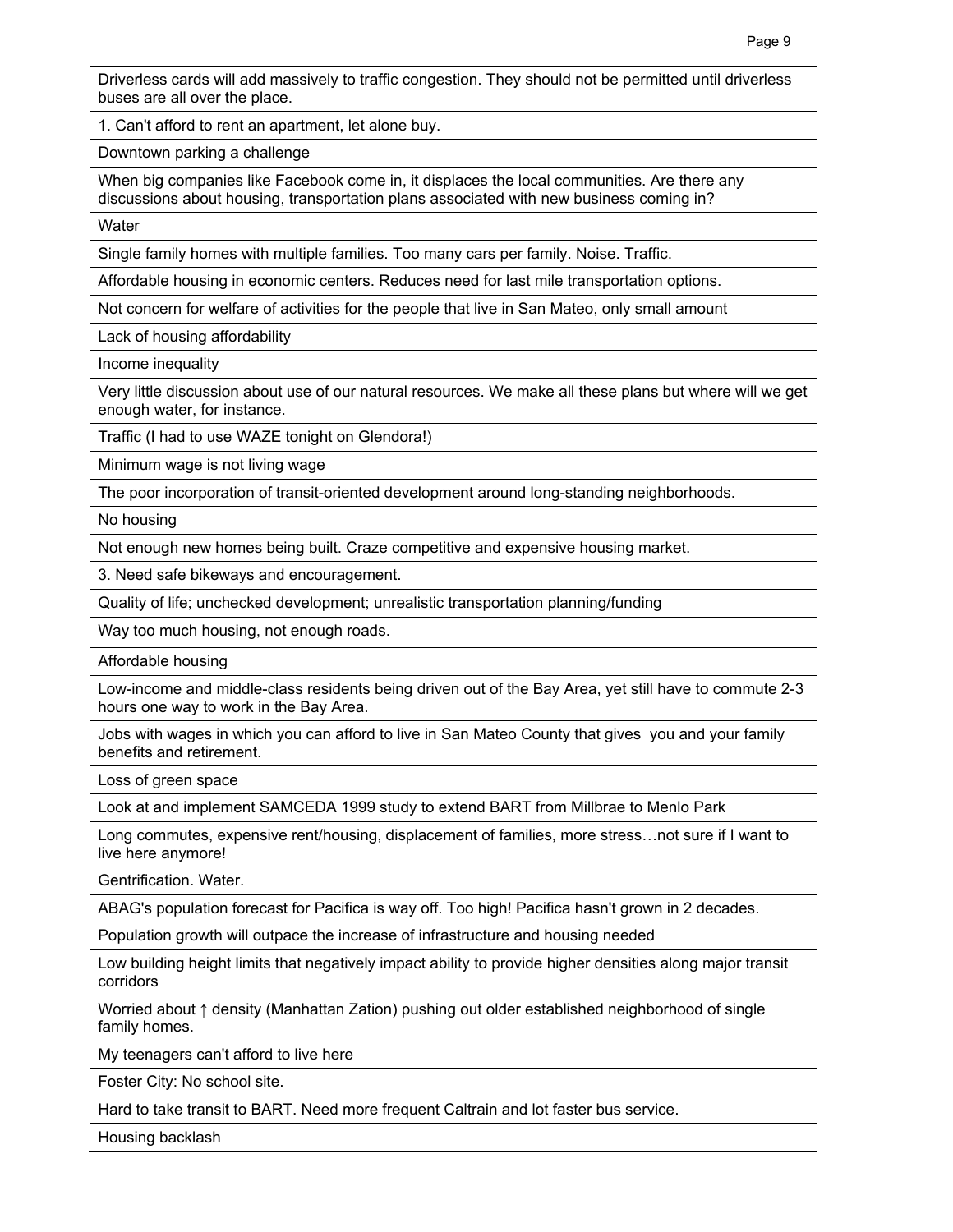Lack of funding for sustainable streets and traffic calming for neighborhoods

## **Feedback Via Written Comment Forms**

Some participants submitted additional comments via a comment form available at the open houses. *Below are comments received at the San Mateo County Open House.*

I found the displays included too many words (descriptions) which seemed very idealistic and probably not too realistic. I'd like to see more visual illustrations and photos that encapsulate the basic concepts. Posters with mostly verbiage can be off-putting, especially to someone not familiar with PBA.

It would be more informative to general public who have not been involved before to have a general video and speaker for 20 minutes starting about 20 minutes after 7 pm to cover MTC in general. Then briefly explain that specific information is stationed around the hall with MTC or planning staff available for questions. Also emphasize that comments are welcome – see forms available. A county official should announce that planning agendas and council agendas are available if you contact your local city website.

We need feeder buses at local transit hubs to serve each community @ Peninsula as well as San Francisco and San Jose. Local buses should pick up school children and deliver to school, pick up commuters to transit and deliver back home at end of day. Need buses from transit to employment centers.

We need to applaud the cities that are making inroads on implementing the plan and support them as the NIMBY voice gets louder. Examples are everywhere. (Plan Bay Area awards?) We also need to do a better job of spreading the word that Plan Bay Area does make sense and is the right way to grow, especially with the drought issues.

All PDAs should include housing – a PDA without housing seems counter to all of our sustainability goals and to the objectives of SB 375 and AB 32.

Implement the Economic Prosperity Strategies! Always be mindful that a 5.4% unemployment rate in San Mateo County belies the double digit unemployment (and hopelessness) rates in East Palo Alto, North Fair Oaks, Daly City, South San Francisco which have persisted for years.

Misleading statistics re: San Mateo County employment. Yes a 5.4% unemployment rate, BUT 42% working families in San Mateo County do not earn enough to meet the self-sufficiency standard = not earning enough for housing, food, health, childcare, etc. A significant portion of San Mateo County's workforce earns under \$10/hour. And this number is increasing. Working poor with no help in sight.

Make it easier and affordable for families with small children and seniors to navigate and connect to different modes of transportation to get to where you need to go.

Affordable housing info on boards is mil. Need to have percentages shown also on all types of housing.

Transportation planning –public and personal – needs to be far more regional. It is incredibly timeintensive to get to San Francisco or North Bay by public transportation (I am not commuting so I am personally speaking of shorter trips). A car ends up being the only practical option. This is so frustrating.

The Grand Boulevard Initiative and mixed-use housing are creating a monotonous, character-less tunnel along the El Camino Real. It would be better to have taller buildings with smaller footprints so people can see some blue sky. The stores promoted should be locally-owned, not chains. Housing should be for local community members, not techies.

Travel analysis zones and traffic projections are too skewed toward car travel. Please use new methods to take into account trip VMT reduction trends and programs. Plan for what we want and let traffic be congested so that people change modes and market solutions emerge.

The photographs in the last plan were skewed heavily toward bicycling and walking. And very few showed highways and interchanges. Yet the \$ invested in new projects was greater % for highways than bike/walk. Please index the % of photos in the new plan to the % of \$ per mode depicted.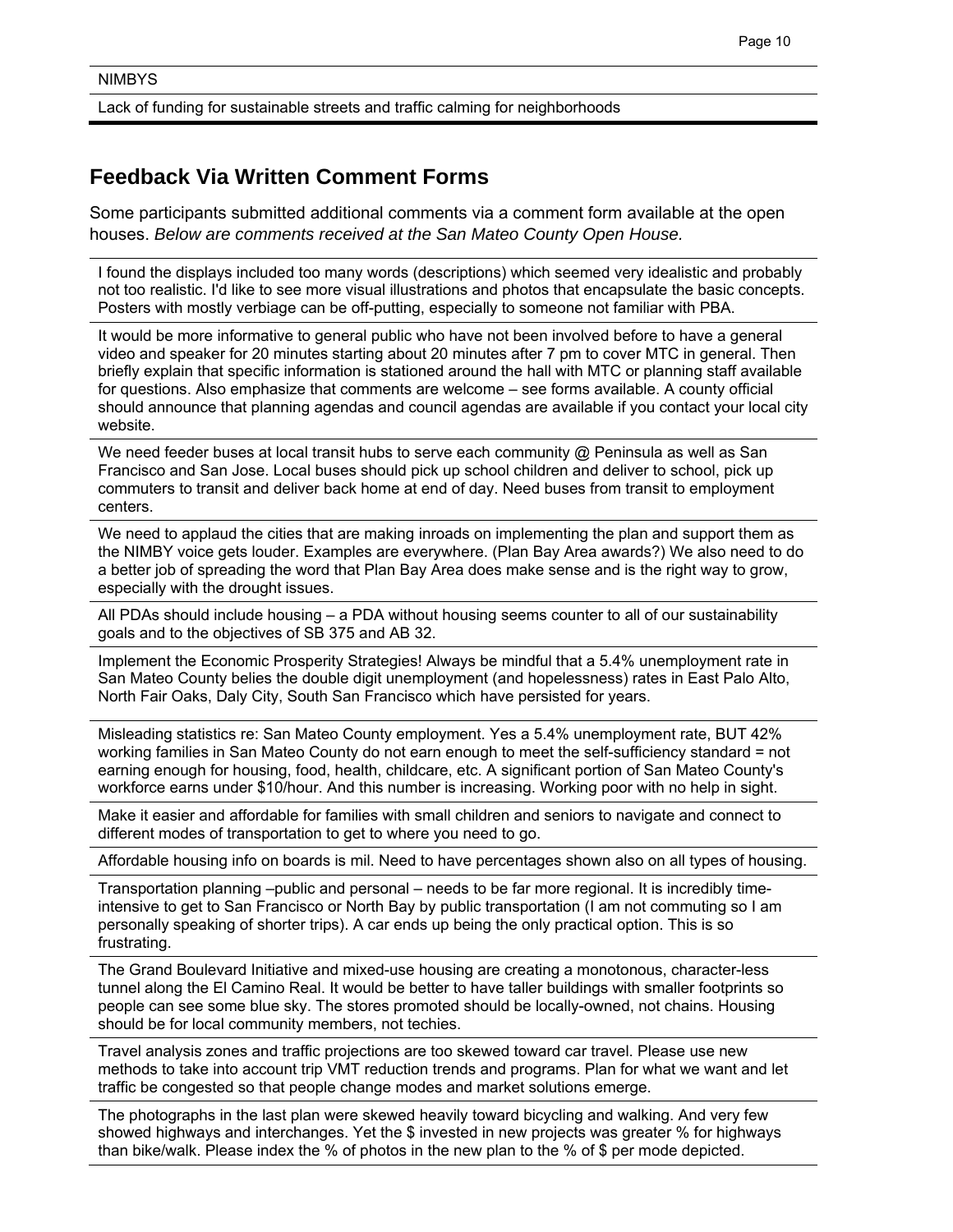In the pursuit of getting people to live closer to work, the missing element is quality of schools. People choose their housing based on quality of schools. A method that incentivizes housing change by making special funds or improvements to schools could shift people's transportation and residence behaviors. School quality should be added to the conversation even if it's beyond the current scope.

Please conduct outreach "on the street," i.e., at a SamTrans bus stop (or on the bus) to get comments from people who are truly affected by the system's problems.

Please ensure that funding for projects reflects the sustainability goals to an accurate degree, i.e., highway projects should not get 90% of the money.

Need more exhibits and even lecture or PowerPoint presentation for introduction into Plan Bay Area.

I am extremely concerned about how Plan Bay Area will protect against displacement of current residents, especially within PDAs where focused public investment has and will continue to increase property values and accelerate the already runaway high rents. San Mateo County is already in the grips of a displacement crisis with vulnerable populations like lower-income families, fixed-income seniors, and the disabled bearing the brunt of the problems. Without strong anti-displacement protections — such as conditioning PDA funds on the integration of tenant protections into local codes and planning processes — Plan Bay Area will only lead to even more rapid displacement due to skyrocketing rents and no-cause evictions (which we are seeing in larger and larger numbers). Plan Bay Area MUST account for the displacement pressures that it exerts.

Good Jobs: The current Plan Bay Area only sets goals for overall economic growth. Without considering what kind of jobs that growth is generating. Plan Bay Area 2.0 should include goals and performance targets for creation of living-wage and middle-wage jobs.

Anti-Displacement: Plan Bay Area 2.0 should strengthen protections that help stop lower-income and middle-income families from being driven out of the Bay Area.

Where is "Preservation of Private Property Rights" as a goal? Taxpayer \$ is expended on 4% of the property in the Bay Area to develop high density housing. How about subsidies to encourage high density housing on the other 96%? Don't see a goal to "respect community desires concerning density, traffic and development!"

Need funding for 101 South entrance/exit at Peninsula Avenue in San Mateo.

Local streets and neighborhoods in San Mateo are impacted by gridlock on 101 and 92. These neighborhoods are located near the entrances of 101 and 92. They include Central, North Central, Shoreview, San Mateo, Glendale Village, Sugarloaf. There is no funding for the impacts that Caltrans brings for mitigation.

The Google buses and large semi trucks are cutting through local residential streets using shortest route via GPS or apps.

Are the SamTrans parking lots on a website so that commuters from other cities do not use residential streets?

Is there an analysis of how many vehicles are in each of these TOD developments in each city? There are cumulative impacts that feed into 101/92/San Mateo Bridge/Golden Gate Bridge/Bay Bridge/280.

We need more funding for sustainable streets, complete streets, traffic calming, implementation of Bike Master Plan and Pedestrian Master Plan.

We need Dumbarton Rail from East Bay to Peninsula to reduce vehicular traffic.

We need electrification of Caltrain sooner than later — more rail cars.

Better connectivity of different modes of transportation — too many transportation agencies competing for funds.

Developments are not being built to net zero standards like PAMF (Palo Alto Medical Foundation).

Need more representations from low-income communities and communities of color here...Why isn't this open house held at East Palo Alto or North Fair Oaks?

We need more in-depth discussions about what transportation and housing should look like. Post-its are not enough to capture our thoughts and ideas. I'd propose focus groups in as many cities as possible.